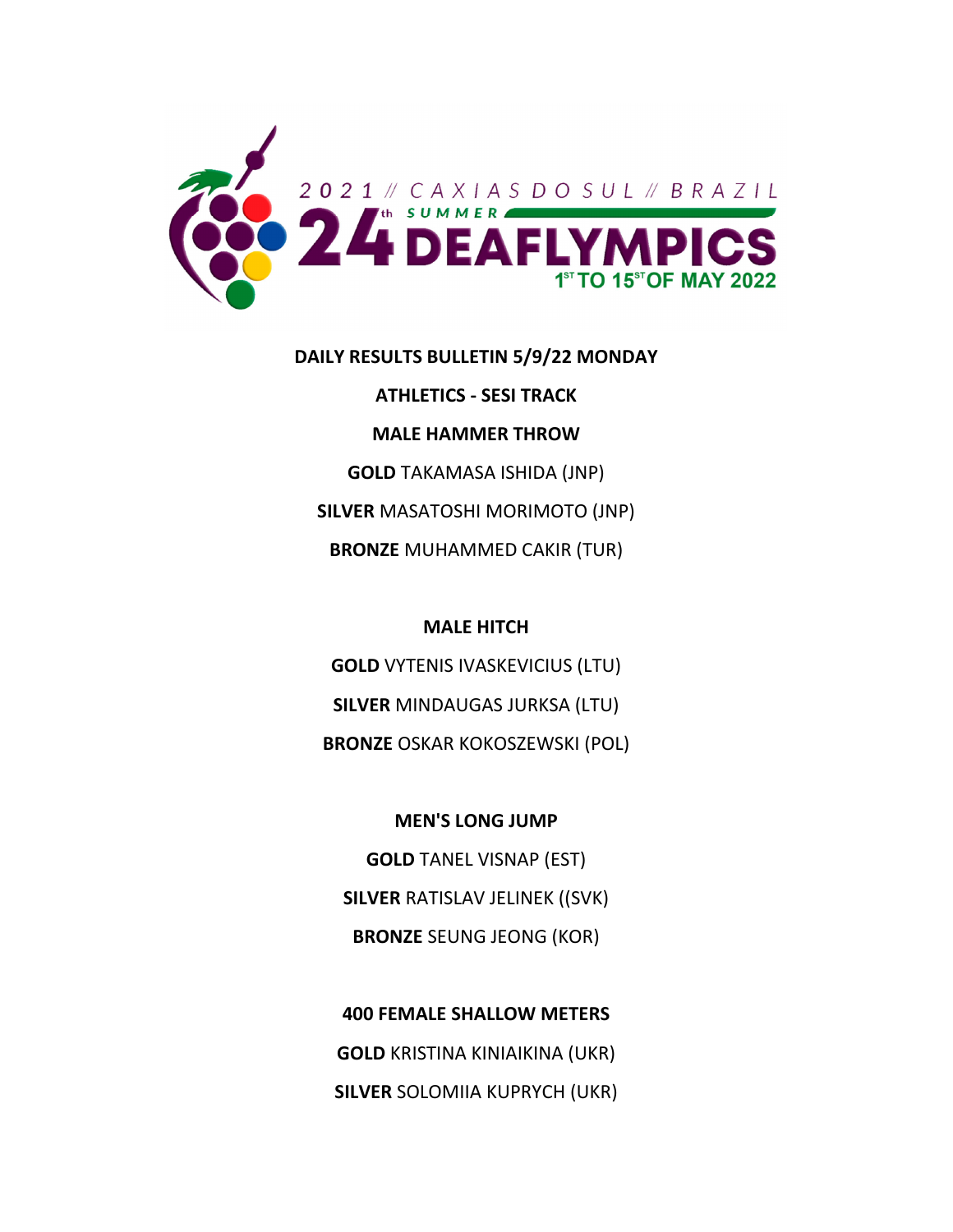**BRONZE** LINET FWAMBA(KEN) **400 MALE SHALLOW METERS GOLD** DIEGO ALVAREZ (COL) **SILVER** CHRISTOPHER MELENCIANO REYES (DOM) **BRONZE** OSKAR GOLEBIOWSKI (POL)

## **1500 METERS MALE**

**IAN** WAMBUI GOLD ((KEN) **SILVER** JAIME MARTINEZ MORGA (ESP) **BRONZE** ALEXANDR BLEY ((GER)

**BADMINTON ‐ CIE CLASSIFICATÓRIAS GYM**

# **SINGLE MALE**

HAO – IN LIU (TPE) 2 X 0 MASAAKI NUMAKURA (JNP)

MAHESH MAHESH (IND) 2 X 0 SUNHO JUNG

MYEONGSOO SEO (KOR) 2 X THE DOKUGAN YILMAZ (TUR)

CHEN‐DING CHENG (TPE) 2 X 0 MARVIN MUELLER (SUI)

ABHINAV SHARMA (IND) 2 X 0 SOMPON VIBULSIRIKUL (TAI)

KAZIMIERAS DAUSKURTAS (IND) 2 X THE LYUDMIL GETOV (BUL)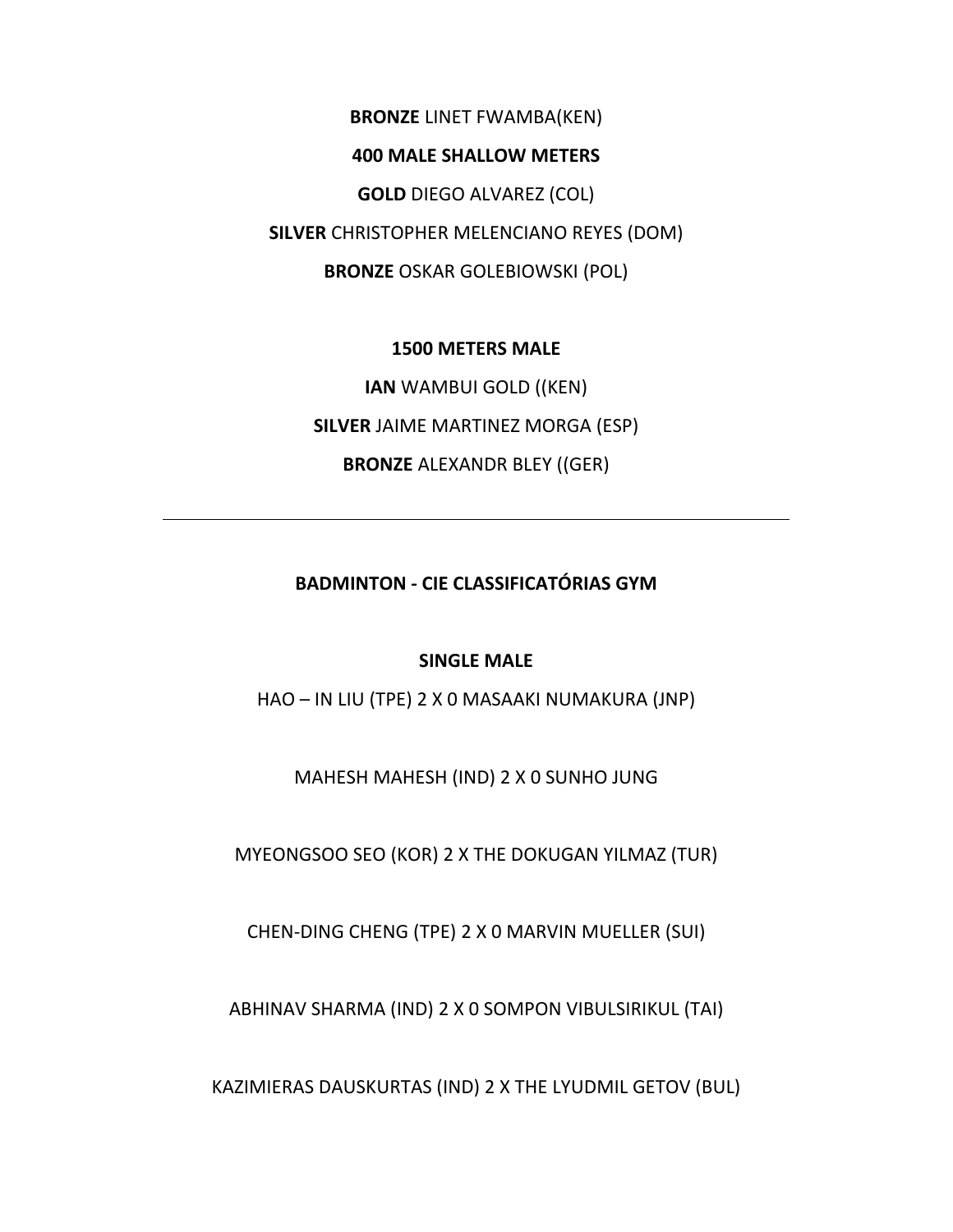IGNAS REZNIKAS (IND) 2 X 0 YUYA ITO (JNP)

CHUNG – I CHEN (TPE) AND X 0 DANNY MUELLER (SUI)

KYUNGDUK SHIN (KOR) 2 X 1 YASUHIRO NAGAISHI (JNP)

KOHEI KAKIUCHI (JNP) 2 X 0 ZENO BALDEGGER (SUI)

PETRO TAKALO (UKR) 2 X 0 JAY YANG (USA)

HRITIK ANAND (IND) 2 X 0 OLIVER WITTE (GER)

SIRIWAT MATTAYANUMAT (TAI) 2 X 0 HAO‐EM LIU (TPE)

MYEONGSOO SEO (KOR) 2 X 0 MAHESH MAHESH (IND)

XAVIER VALLEDOR (FRA) 2 X 0 CHEN‐DING CHENG

ABHINAV SHARMA (IND) 2 X 0 KAZIMIERAS DAUSKURTAS (LIY)

IGNAS REZNIKAS (LIT) 2 X THE CHUNG‐I CHEN (TPE)

KYUNGDUK SHIN (KOR) 2 X 0 ANTOINE GASPARUTTO (FRA)

PETRO TAKALO (UKR) 2 X 1 KOHEI KAKIUCHI (JNP)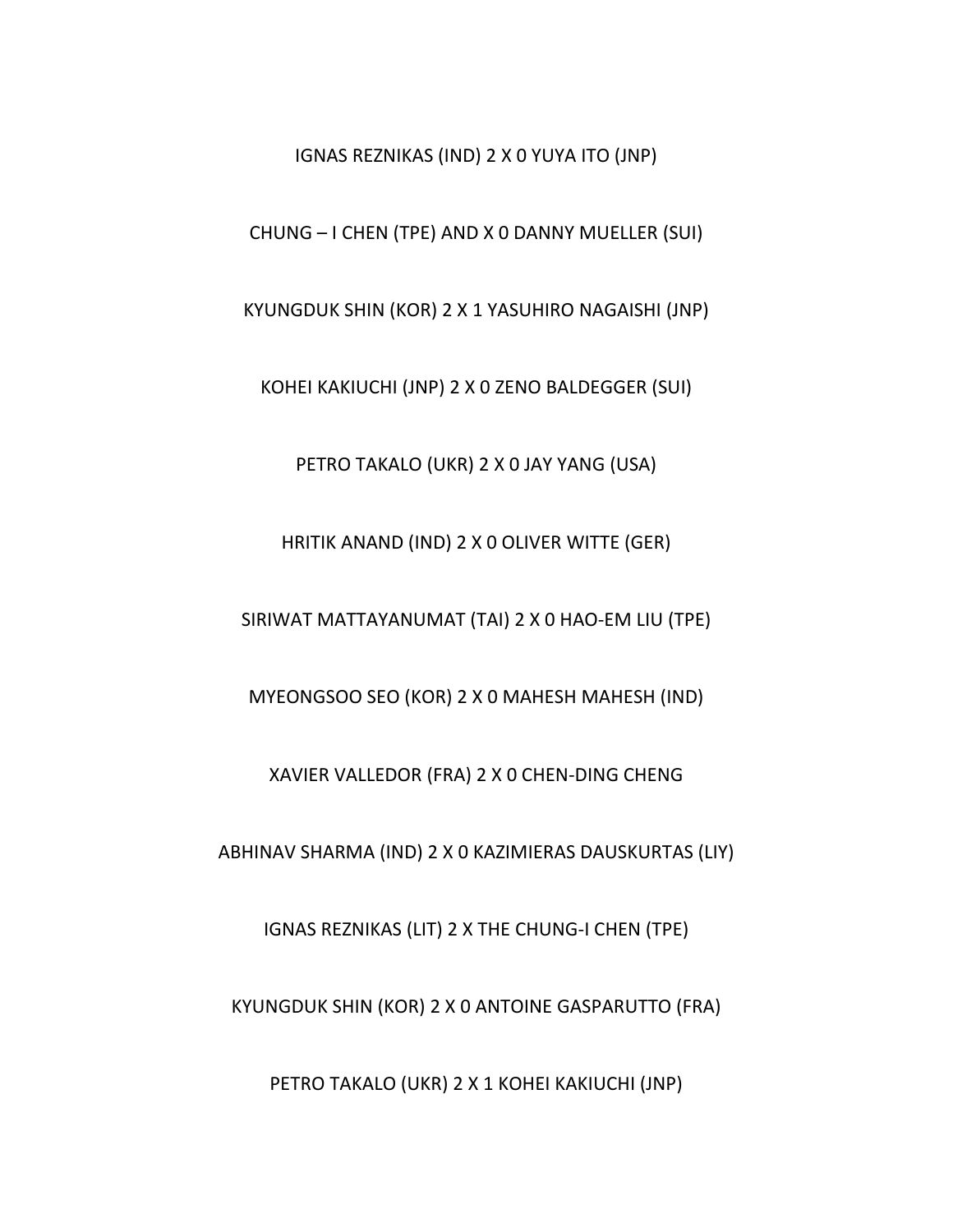JISOO WOO (KOR) 2 X 1 HRITIK ANAND (IND)

### **SIMPLE FEMALE**

SOYEONG LEE (KOR) 2 X 1 EMMA REYMOND (FRA)

ZU TUNG FOO (MAS) 2 X 0 BOOTH ZYMZNTAITE (LIT)

JERLIN JAYARATCHAGAN (IND) 2 X 1 ADRIANA RISSI (ESP)

BOHDANA HUBANOVA (UKR) 2 X 1 HALE NUR KUCUKSEVGILI (TUR)

SHEREYA SINGLE (IND) 2 X 0 JUDY YANG (USA)

PRETEND ROSENDAHL (GER) 2 X 1 GWANGHUI PARK (KOR)

SOFIIA CHERNOMOROVA (UKR) 2 X 0 GAURANSHI SHARMA (IND)

AYAKA YAKABE (JNP) 2 X 0 RENATA FAUSTINO DA SILVA (BRA)

YAN‐RU SHEN (TPE) 2 XO SOYEGONG LEE (KOR)

WEI YING BOON (MAS) 2 X 0 ZU TUNG FOO (MAS)

JERLIN JAYARATCHAGAN (IND) 2 X 0 MANAMI NAGAHARA (JNP)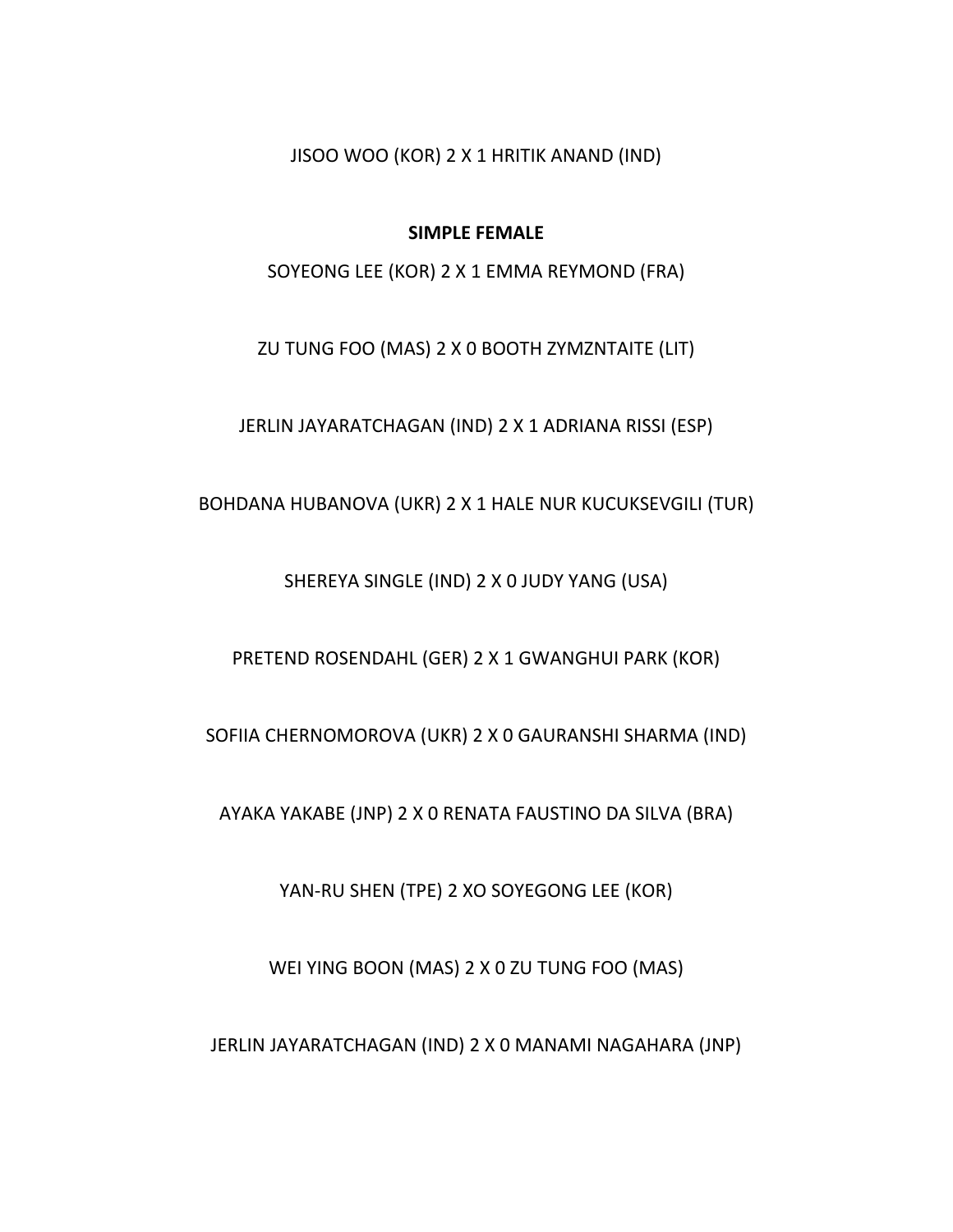CHIAO‐YU CHIANG (TPE) 2 X 0 BOHDANA HUBANOVA (UKR)

MAI YAKABE (JNP) 2 X 1 SHREYA SINGLA (IND)

JUNG‐YU FAN (TPE) 2 X 0 FINJS ROSENDAHL (GER)

SOFIIA CHERNOMOROVA (UKR) 2 X 1 AADITYA YADAV (IND)

KATRIN NEUDOLT (AUT) 2 X 0 AYAKA YAKABE (JNP)

# **MALE DOUBLES**

FURKAN BUYUKGOZE/DOGUKAN YILMAZ (TUR) X THUNTHANASORN THANA DECHAWATTHANACHOTI/SOMPON VIBULSIRIKUL (TAI) WO

MYEONGSOO SEO/JISOO WOO (KOR) 2 X O SUNHO JUNG/KYUNGDUK (KOR)

ANTOINE GASOARUTTO /TITOUAN KEIFFER 2 X THE ROHIT BHAKER/MAHESH MAHESH (IND)

CHUNG‐I CHEN/CHEN‐DING CHENG ((TPE) 2 X 0 ZENO BALDEGGER/MARVIN MUELLER (SUI)

YUYA ITO/YASUHIRO NAGAISHI (JNP) 2 X 0 HASSAN SHAFIQ/EDMUND SENG KEONG TEO (TAI)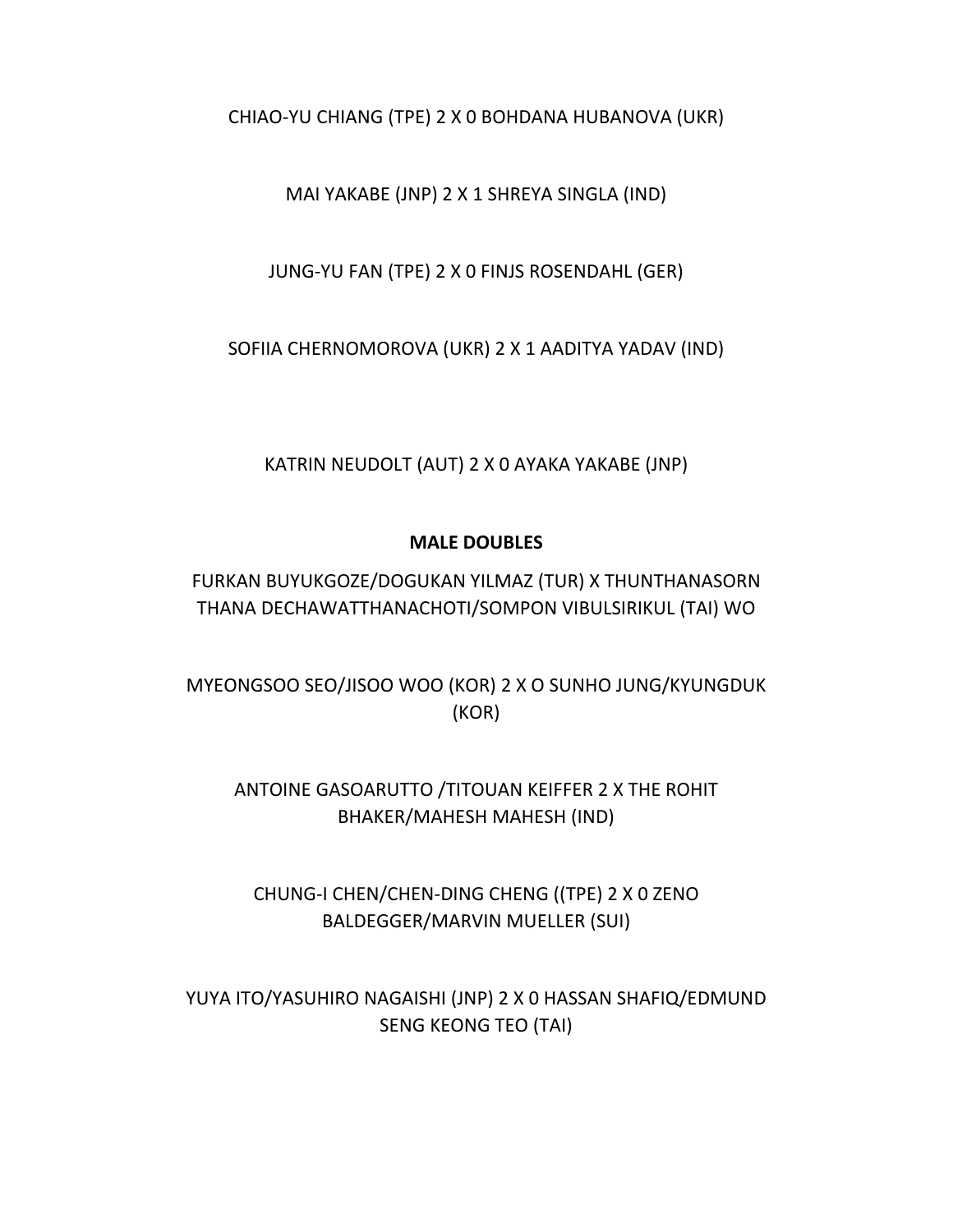MASAAKI NUMAKURA/AYUMU OHTA (JNP) 2 X 0 HRITIK ANAND/ABHINAV SHARMA (IND)

## **FEMALE DOUBLE**

SOFIIA CHERNOMOROVA/BOHDANA HUBANOVA (UKR) 2 X THE EMILIJA UNTE/VAIVA ZYMANTAITE(IND)

SOYEONG LEE/ EUN KYUNG YU (KOR) 2 X 0 RENATA FAUSTINO DA SILVA/GEISA VIEIRA DE OLIVEIRA (BRA)

# **WOMEN'S FOOTBALL ‐ CLASSIFICATIONS**

POLAND 2 X 0 BRAZIL

# UNITED STATES 13 X 0 KENYA

‐‐‐‐‐‐‐‐‐‐‐‐‐‐‐‐‐‐‐‐‐‐‐‐‐‐‐‐‐‐‐‐‐‐‐‐‐‐‐‐‐‐‐‐‐‐‐‐‐‐‐‐‐‐‐‐‐‐‐‐‐‐‐‐‐‐‐‐‐‐‐‐‐‐‐‐‐‐‐‐‐‐‐‐‐‐‐‐‐‐‐‐‐‐‐‐

**MEN'S HANDBALL ‐ CLASSIFICATORY UCS**

TURKEY 28 X 18 DENMARK

SERBIA 32 X 22 KENYA

BRAZIL 20 X 43 GERMANY

#### **SWIMMING – YOUTH RECREATION AWARD**

# **400 METERS FREE FEMALE**

**GOLD** CRONK CARLI ELIZABETH (USA)

**SILVER** DRAGAN JULIA (POL)

**BRONZE** CANINE NOEMI (ITA)

**200 METERS MALE BUTTERFLY**

**GOLD** POWROZNIK KONRAD (POL)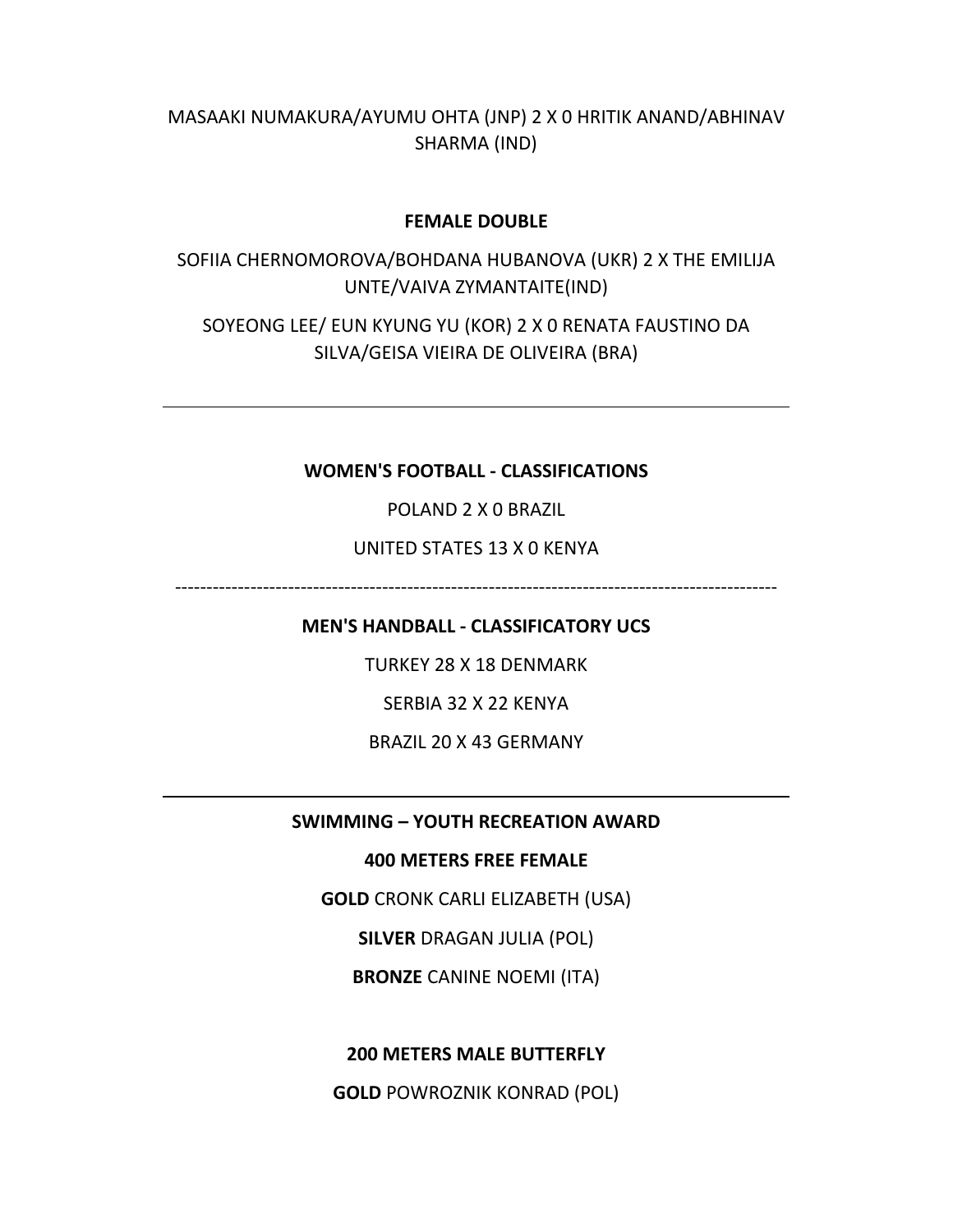**SILVER** EMANUEL LLANOS (ARG) **BRONZE** YAKUBOVSKYI ROSTYSLAV (UKR)

**50 METERS FEMALE BUTTERFLY OURO MARAGNO SARA (ITA) SILVER** TARASENKO DARIA (UKR) **BRONZE** TERESHCHENKO IRYNA (UKR)

**50 METERS FREE MALE GOLD** KLOTZ MATTHEW JAMES (USA) **SILVER** SULTANOV ILLIA (UKR) **BRONZE** LARS KOCHMANN (GER)

**800 METERS FREE MALE OURO** TAMBORRINO FEDERICO (ITA) **SILVER** DAVIS COLLIN ADDISON (USA) **BRONZE** NIKLAS MUELLER (GER)

**4 X 100 MIXED MEDLEY RELAY GOLD** UNITED STATES KLOTZ MATTHEW JAMES PLETENETS DANIEL ALEXEY CRONK CARLI ELIZABETH THOMPSON BROOKE ELIZABETH

**SILVER** UKRAINE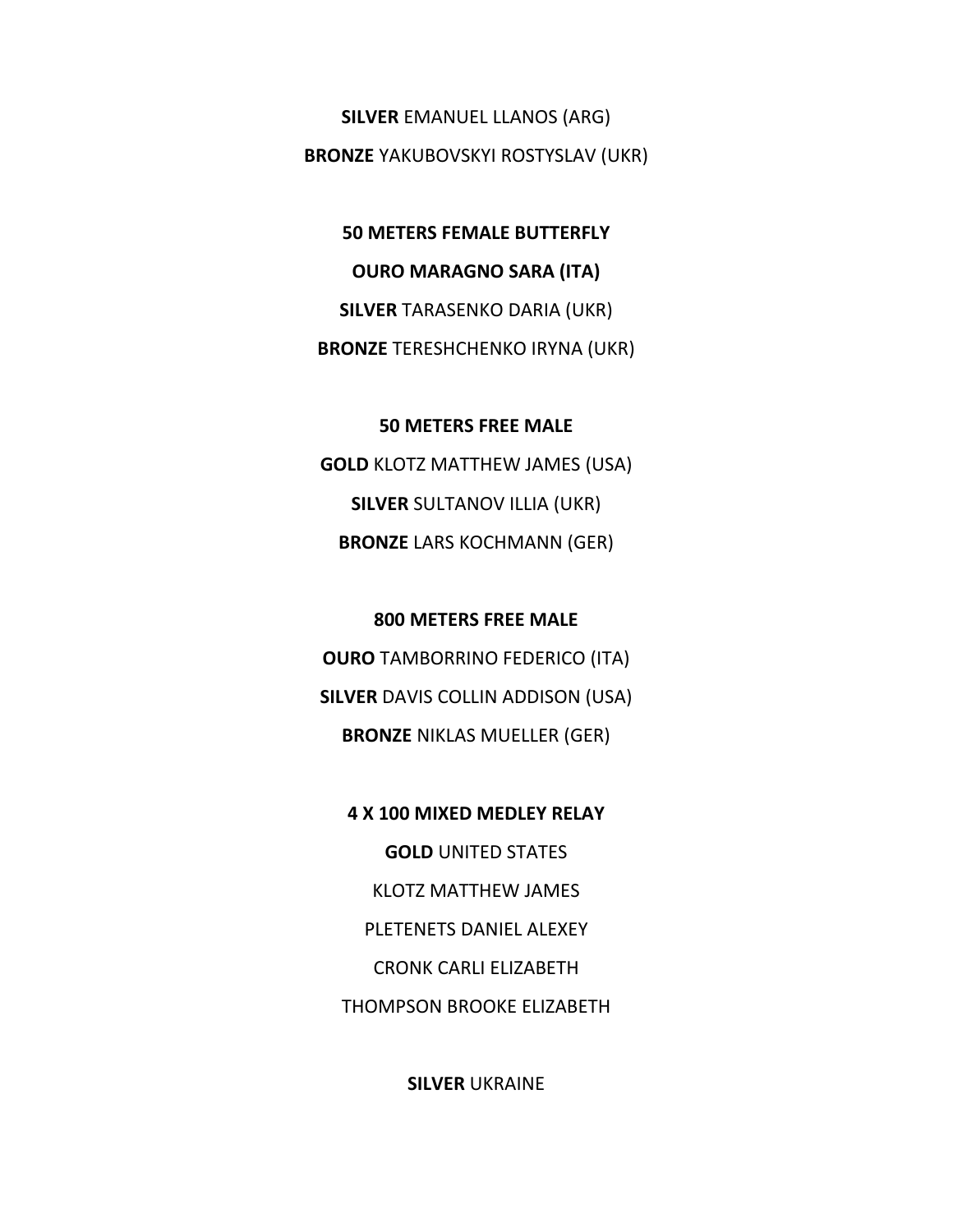KHEMLIAKOV VLADYSLAV

KOLOMIIETS OLEKSI**I**

MAKHNYK ANITA

TERESHCHENKO IRYNA

**BRONZE** POLAND

SAWKA JULIUSZ JAN

CHMELLYYSKA JULIA MAGDALENA

POWROZNIK KONRAD ANDRZEJ

DRAGAN JULI

**‐‐‐‐‐‐‐‐‐‐‐‐‐‐‐‐‐‐‐‐‐‐‐‐‐‐‐‐‐‐‐‐‐‐‐‐‐‐‐‐‐‐‐‐‐‐‐‐‐‐‐‐‐‐‐‐‐‐‐‐‐‐‐‐‐‐‐‐‐‐‐‐‐‐‐‐‐‐‐‐‐‐‐‐‐‐‐‐‐‐‐‐‐‐‐‐‐‐** 

# **TENNIS – CLASSIFYING YOUTH RECREATION**

# **SIMPLE FEMALE**

HEIKE ALBBRECHT‐SCHROEDER (GER) 2X0 TUTEM BANGUOGLU (TUR)

CHIA‐WEN LIN (TPE) 2 X 0STASA SBULOVIC (SRB)

GIULIA BASSINI (ITA) 9 X 8 JAFREEN SHAIK (IND)

OLGA MELGAREJO (URG) 9 X 3 LIGAL ITACH (ISR)

KATERINA BLASCIKOVA (CZE) X VERENA FLECKENSTEIN (GER) WO

CRISTINA ABRAMI (ITA) 9 X 1 ALINA SHTEINBERG (ISR)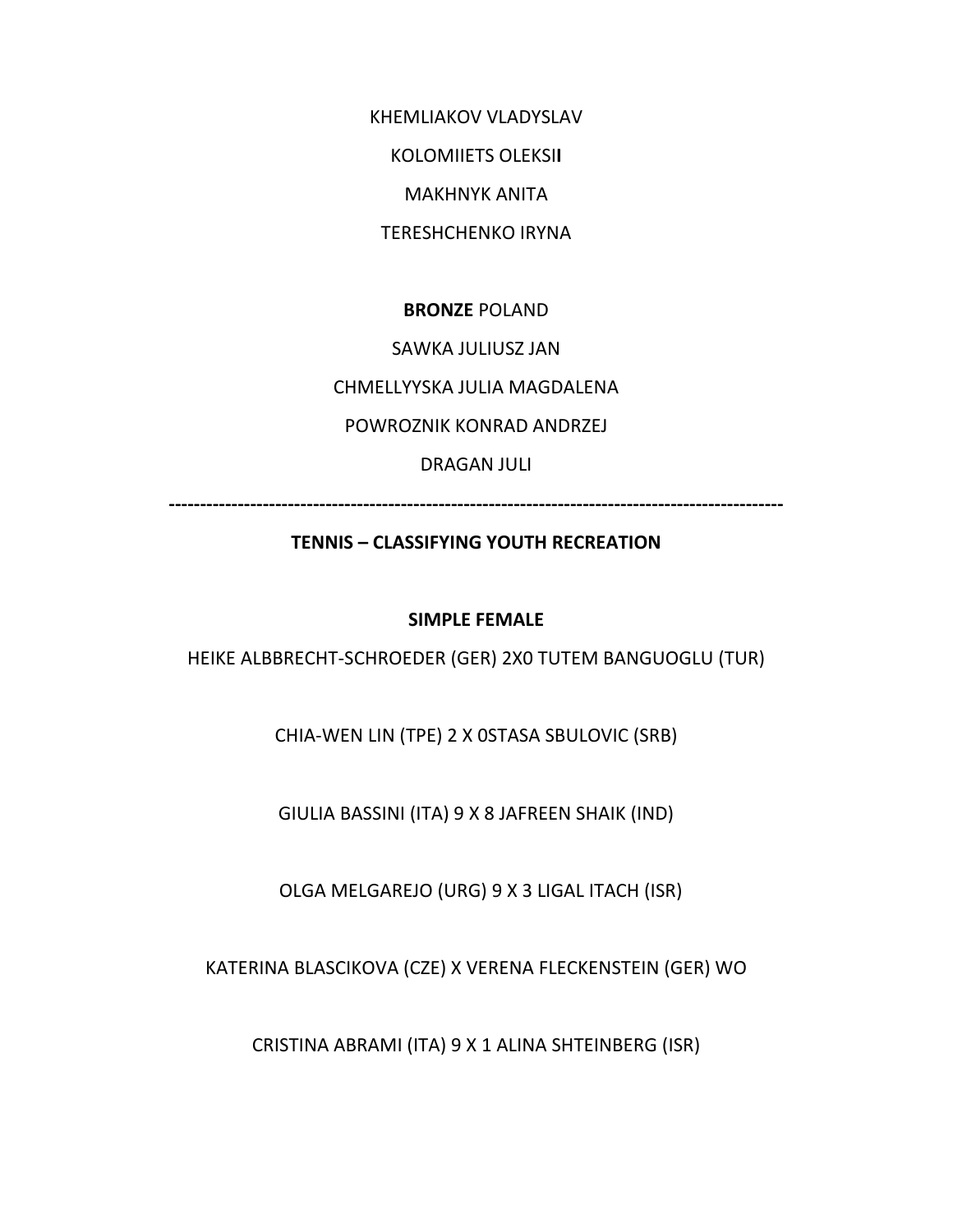# ROTEM ASHHHKENAZY (ISR) 2 X 1 VASILIKI KALOGEROPOULOU (GRE)

CHIU‐MEI HO (TPE) 2 X 0 JANA JANOSIKOVA (SLO)

# **SINGLE MALE**

JAROSLAV SMEDEK (CZE) 2 X O MAXIME SANCHEZ (FRA)

MARINO KELG (SLO) 2 X 0 MIKAEL ALIX LAURENT (FRA)

MATEO JESUS GOBBI (ARG) 5 X 4 NILS ROHWEDDER (GER)

GABOR MATHE (HUN) 2 X ANDRES SEBASTIAN VAZQUEZ (VEN)

NICOLAS SEGE LANFRANCHI (FRA)9 X 0 DINASTI KOLESOV REYNLIB (ISR)

CHRISTOPHER EVAN DANIELS (USA) X CHUN‐WEI WANG (TPE) WO

CEDRIC KAUFMANN (GER) 9 X 0 FELIPE DE OLIVEIRA NETO (BRA)

PRITHVI SEKHAR (IND) 2 X 0 GRIGORIOS SAMARTSIDIS (GRE)

# **MIXED DOUBLES**

BHAVANI KEDIA/DHANANJAY DUBEY (IND) X HEIKE ALBRECHT‐ SCHROEDER/URS FERDINABD BREITENBERGER(GER) WO

KATERINA BLASCIKOVA/JAROSLAV SMEDEK (CZE) 2 X 0 VERENA FLECKENSTEIN/CEDRIC KAUFMANN

(GER)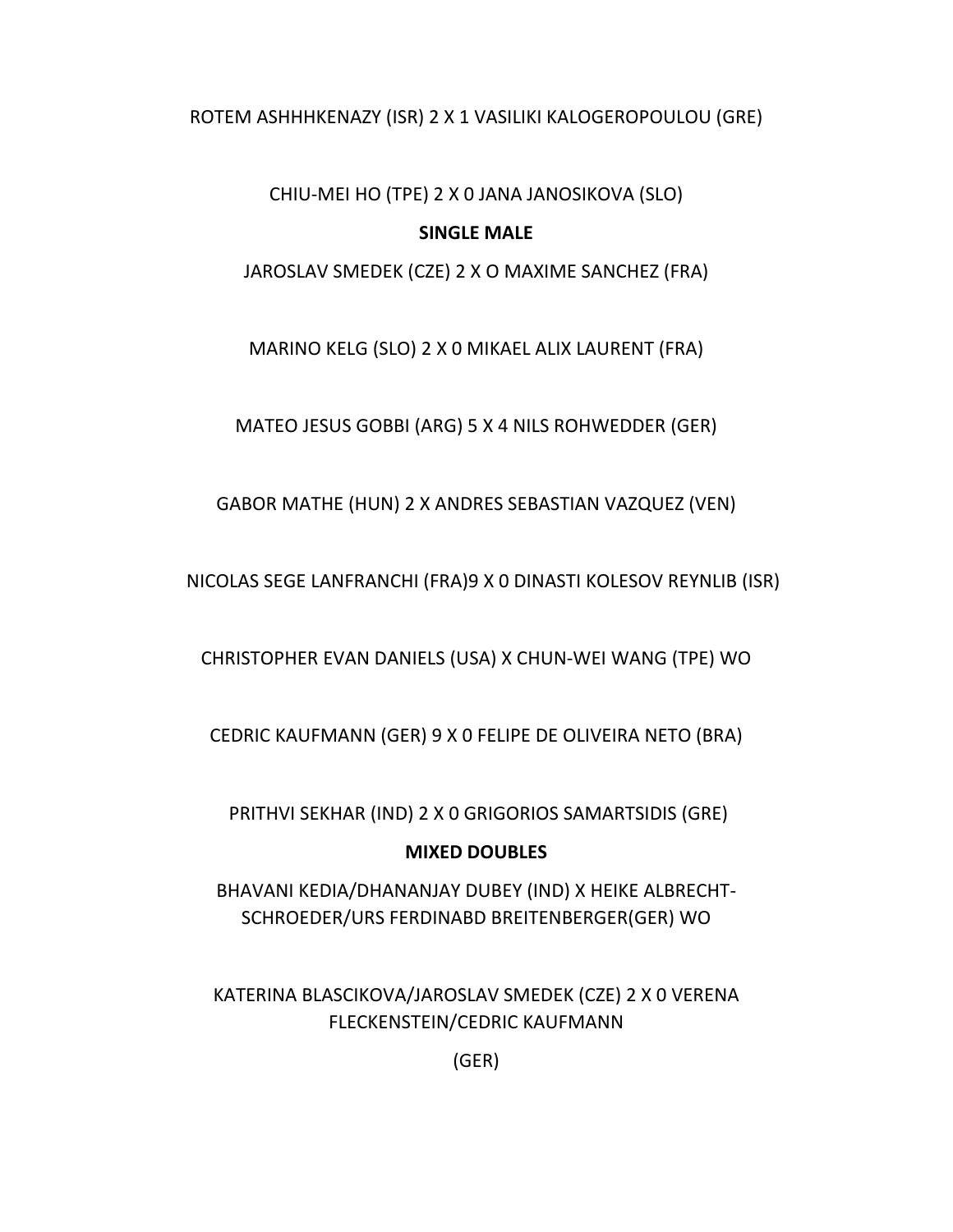# JAFREEN SHAIK/PRITHVI SEKHAR(IND) 2 X 0 TUTEM BANGUOGLU/EMIR VATANSEVER (TUR)

CHIA‐WEN LIN/CHUN‐WEI WANG(TPE) 2 X 0 GRIGORIOS SAMARTSIDIS (GRE) JENNIFER LAMBERT/MAXIME SANCHEZ (FRA)

# **TABLE TENNIS – FARROUPILHA GINÁSIO CENTENÁRIO AWARD**

### **FEMALE DOUBLE**

**GOLD** UKRAINE

KHODKO, JULIA O.

VASYLIEVA, MARIIA

# **SILVER**U KRAINE

BUDNYK, ROKSOLANA

ZAVINOVSKA , KARYNA

# **BRONZE** KOREAN

LEE, JIYEUN

MO, YUNJA

#### **BRONZE** JAPAN

KAMEZAWA, RIHO

KAWASAKI, MIZUE

#### **MALE DOUBLE**

**GOLD** KOREA

OH,SEUK

LEE, CHANGJOON

**SILVER**U KRAINE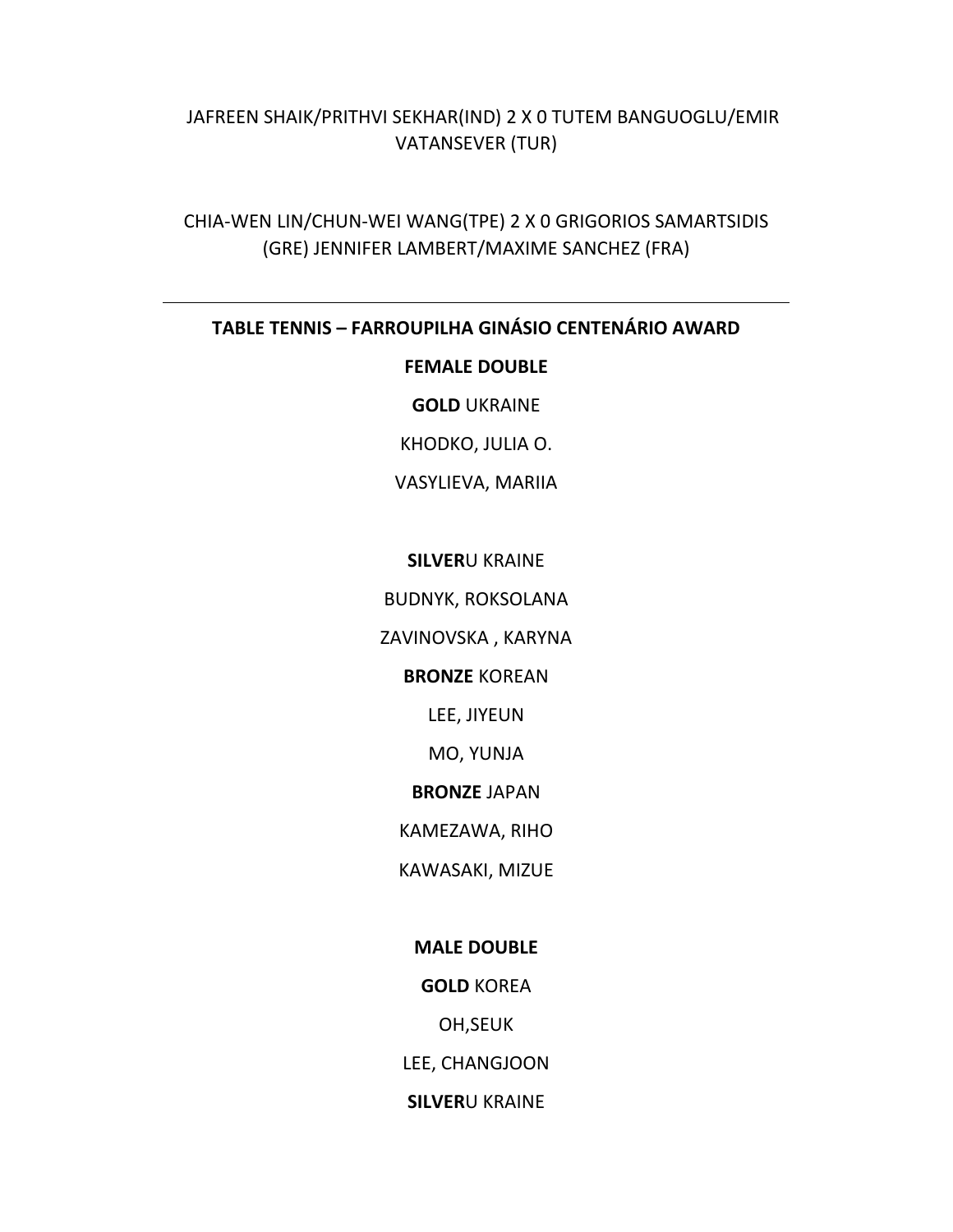KUZMENKO, GRYGORII ALIIEV, ANTON **BRONZE** UKRAINE OVCHARENKO, MAKSYM ZAKLADNYI, GENNADII **BRONZE** KOREA SHIN,CHEOLIJN KIM, JONGKUK

‐‐‐‐‐‐‐‐‐‐‐‐‐‐‐‐‐‐‐‐‐‐‐‐‐‐‐‐‐‐‐‐‐‐‐‐‐‐‐‐‐‐‐‐‐‐‐‐‐‐‐‐‐‐‐‐‐‐‐‐‐‐‐‐‐‐‐‐‐‐‐‐‐‐‐‐‐‐‐‐‐‐‐‐‐‐‐‐‐‐‐‐‐‐‐‐‐‐‐

# **SHOOTING EVENTS ‐ HUNTING AND SHOOTING ANA RECH AWARDS**

**25 METERS FEMALE PISTOL GOLD** AFONCHENKO INNA (UKR) **SILVER** CHUN JIWON (KOR) **BRONZE** KAO YA‐JU(TPE)

‐‐‐‐‐‐‐‐‐‐‐‐‐‐‐‐‐‐‐‐‐‐‐‐‐‐‐‐‐‐‐‐‐‐‐‐‐‐‐‐‐‐‐‐‐‐‐‐‐‐‐‐‐‐‐‐‐‐‐‐‐‐‐‐‐‐‐‐‐‐‐‐‐‐‐‐‐‐‐‐‐‐‐‐‐‐‐‐‐‐‐‐‐‐‐‐‐‐‐

**VOLLEYBALL – MARCOPOLO GYM CLASSIFICATÓRIAS**

**FEMININE**

TURKEY 3 X POLAND

ITALY 3 X 0 UNITED STATES

‐‐‐‐‐‐‐‐‐‐‐‐‐‐‐‐‐‐‐‐‐‐‐‐‐‐‐‐‐‐‐‐‐‐‐‐‐‐‐‐‐‐‐‐‐‐‐‐‐‐‐‐‐‐‐‐‐‐‐‐‐‐‐‐‐‐‐‐‐‐‐‐‐‐‐‐‐‐‐‐‐‐‐‐‐‐‐‐‐